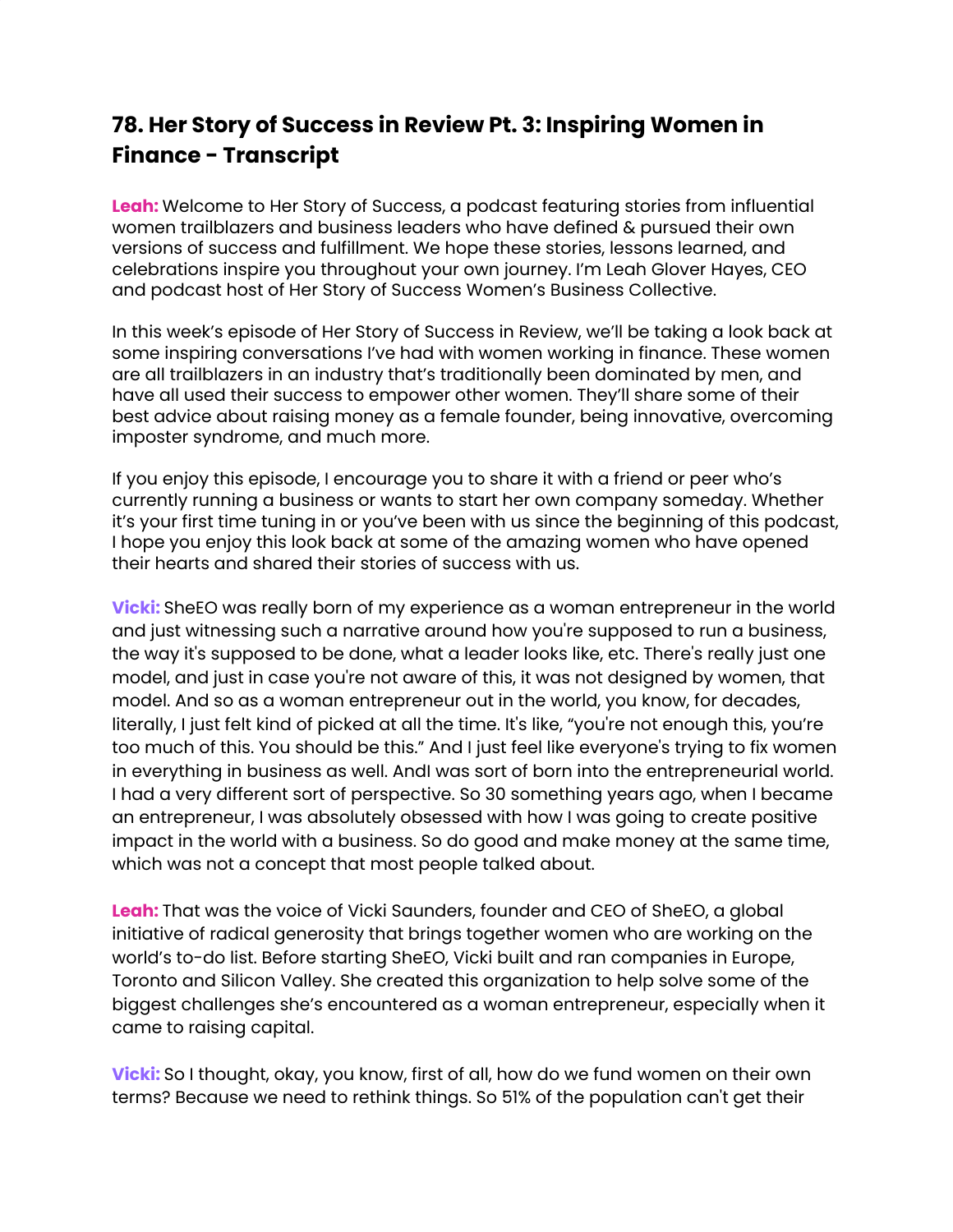ideas funded. Less than 4% or 3% of venture capital goes to women, less than 4% of bank loans in the U S goes to women. We are not a niche market. We're literally 51% of the population. So how do you get money into the hands of women innovators? So I mashed together a whole bunch of different things that I've seen over the years, microfinance, crowd funding, et cetera. And we created this model where approximately 500 women per country each year come together, and they contribute \$1100. So for your friends in the U.S., it's a tax receipt in the U.S., you contribute a lot, \$1100, a thousand dollars of that goes into a fund with all the other people who are contributing their money, a hundred dollars goes to us to run this program. And that money is then loaned out at 0% interest, pretty good rate, to female entrepreneurs who apply, who are working on the world's to-do list. And then all of those hundreds of women go online and vote for who they think should get the money.

And then what is amazing about this, it's not just about getting a 0% interest loan, those entrepreneurs that are selected now get hundreds of women on their team to help them grow their business. It's a loan because the vast majority of women-led businesses are revenue generating, get to profitability pretty quickly and then stall out cause they can't get any growth capital. So very, very, very few like less than 1% of companies actually need venture capital. Like a ton of money before they actually have something in market. And so a loan is extremely useful. And you can't get loans from banks at this early stage with these ventures. So we're funding, majority women owned, and women led companies that have revenue somewhere between \$50k and 2 million.

You know, money is one part of it, but wow, have we ever seen what happens when 500 women pick you and are excited about you and become your customers and make introductions for you and offer advice from what they've done before, or, you know, introduce you to influencers so you can get new customers. All that stuff is really so much more important than the roughly \$100,000 loan you're getting. So it's just, it's really a game changer on that side of things. And then what we've heard from a lot of our entrepreneurs is that, you know, you've been out there struggling, building your business, feeling kind of isolated and alone, and all of a sudden to have all of these women behind you saying, "how can I help? is just like, it's opposite land in every way.

**Leah:** I love what Vicki has done with SheEO because it doesn't just impact the woman who receives the loan, it also empowers the activators, giving us the opportunity to be a part of something bigger than themselves, and insight into the amazing companies women all over the world are creating. Since I'm a SheEO activator and a business owner myself, I was curious to hear about Vicki's advice for other women entrepreneurs.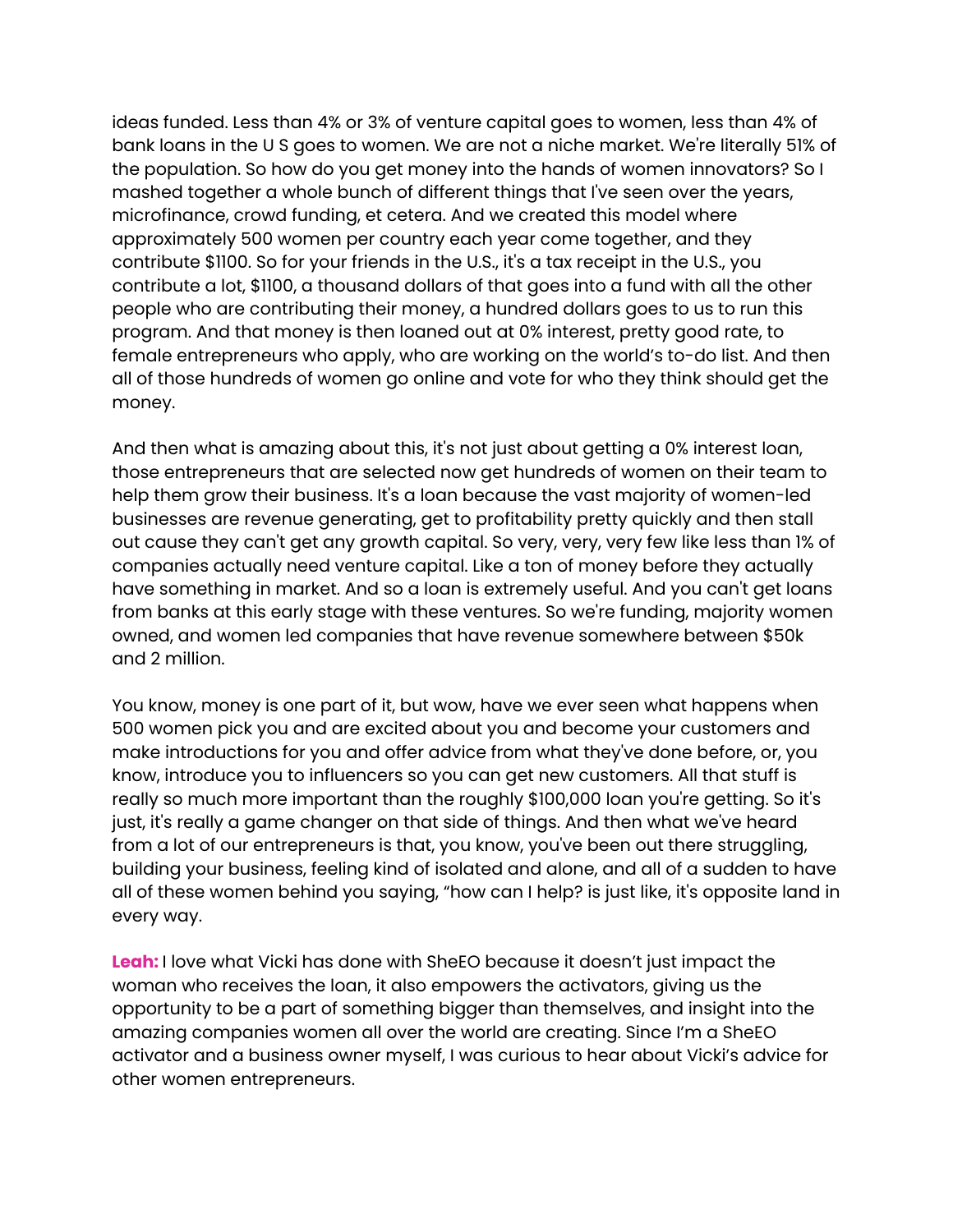**Vicki:** Literally the number one thing, the number one thing, is get yourself in a community of other entrepreneurs first of all. If you're not surrounded by other entrepreneurs who have similar experiences to you, it's hard. I remember having all these people say, "why don't you just get a job? It seems like you're so stressed all the time. Like what's, what's with you?" Cause it's such a different way of being. Being an entrepreneur is hard. So get yourself surrounded by a community of entrepreneurs or, you know, like a community like SheEO, where there are people that are there to help you. That's very important. And then the second thing, which is the tough thing for most people, whenever I'm speaking at an event, I often ask "how many people in this room right now would help somebody if they asked you right now," and all of the hands go up. And then I say, "How many people like asking for help?" and almost no hands go up. And this is the thing that holds us back so dearly because we have such a narrative in our head about, "You should know the answer, Vicki, you should know how to do this. Don't ask, someone's going to think you're an idiot. Or she said she wants to help, but she's busy. I'm sure she doesn't have time to help me," et cetera, all the voices in our heads. Right? And so the thing is like, reach out. Know what you're not great at, and reach out. And, you know, I mean, "I need help with X. Do you know someone who loves spreadsheets? Cause I hate them."

**Leah:** Vicki has seen firsthand just how powerful it can be when women business owners get funded, but she also recognizes that something truly special happens when a woman finds herself surrounded by the right community.

**Vicki:** In our network, what is so amazing is those people who are literally putting themselves out on the edge of the universe with these big ideas that they have, putting everything that they've got into it and knowing that we're there and willing to open doors or support them if they ask. To be in relationship together is not the way that society is currently organized. Usually the people who have a lot of stuff are not connected to people that don't. More money gets more money, and those in need, aren't always connected to people that can help. And so this idea of having this, you know, rich community where someone out there is listening. And you get probably what you need within about 24 hours of your ask. Like, wow. So knowing that that kind of thing is possible then has you want more of it and want to contribute more to it.

You know, the number one thing is like, get out there and find the people that will support you to get where you're going. Ask for help, reach out to others. And don't settle for being surrounded by people who are pulling you down. Like this is such a, such a hard thing. This was a hard thing for me to, to shed those who make you feel less about yourself than you are. It's not going to help you get where you need to go.

**Leah:** Vicki's work at SheEO has changed the game for so many women business owners and leaders. But sometimes there are still spaces where women find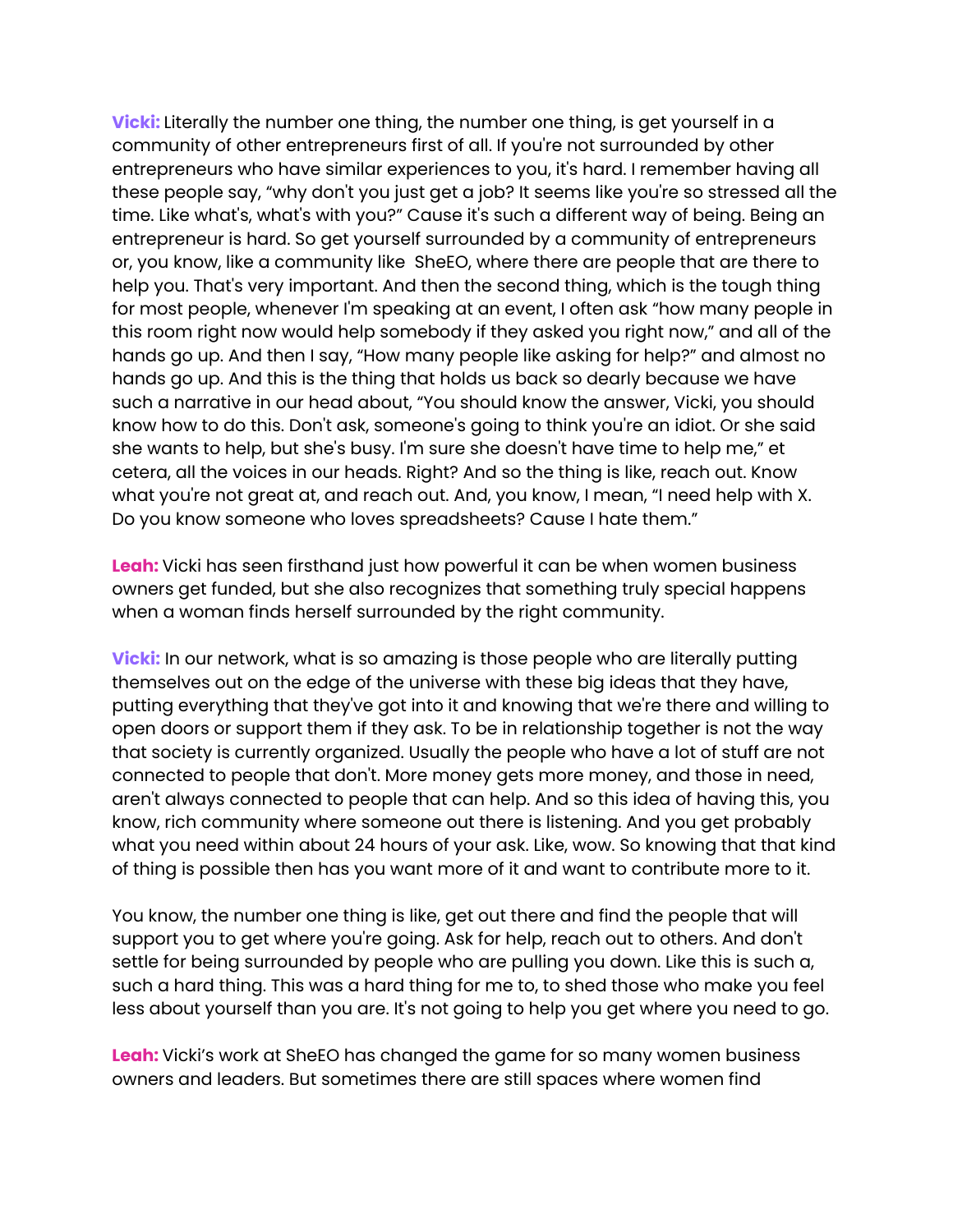themselves feeling isolated, especially in an industry like finance, which is still so dominated by men.

Hayley Dickson found herself in one of those situations when she got pregnant while working as a financial advisor at Northwestern Mutual. When she realized there was no plan in place for her, Hayley created one for herself. In the process, she empowered all the women who will come after her at the company's 250 offices around the U.S..

**Hayley:** So when I started Eila, my daughter, was 14 months old. And I started and I got the unexpected blessed news that I was pregnant with my second child. Two months into my transition.

## **Leah:** Oh my lord.

**Hayley:** And I'm sure many of your listeners do not know kind of what it's like to start a new financial services firm, but it is hustle time infinity. I mean, it's really intense, you know, and that coupled with the mental fortitude that you have to possess on a daily basis building that platform. So I after like a week long panic attack, I approached my managing partner, managing director, and I shared early on. I'm like, "I'm pregnant and I'm freaking out." And I found out — and this is amazing, not amazing, it was terrible, but it was a big shift for me  $-$  that I was the first one in the Los Angeles office. This company's been around for 162 years as an advisor to have a baby. And there was no maternity plan. Yeah.

## **Leah:** Wow.

**Hayley:** The staff had had babies, you know, people that work for advisors, but most advisors are men. And then since there's so few women, it's, "I'm not going to have a baby." You know, long story short, I designed a maternity plan.

**Leah:** Before starting at Northwestern, Hayley built a successful career for herself in the entertainment industry. In both of those fields, Hayley believes that much of her success came from her determination not to settle for less than what she was worth.

**Hayley:** I was the manager of acquisitions at the time. Poached to be a director of acquisitions. I remember thinking, "Oh gosh, like director, like I am not, I don't even…" you know, and then I read the job description and I was like, "Well, this is exactly what I do." And they had all these interviews and they made me the offer and it wasn't quite, you know, six figures, but it was a nice bump from where I was, and I was really happy where I was too. And so that's when you have leverage, and you always wanna remember that. So I had leverage, right? And I said, "you know, I'm not really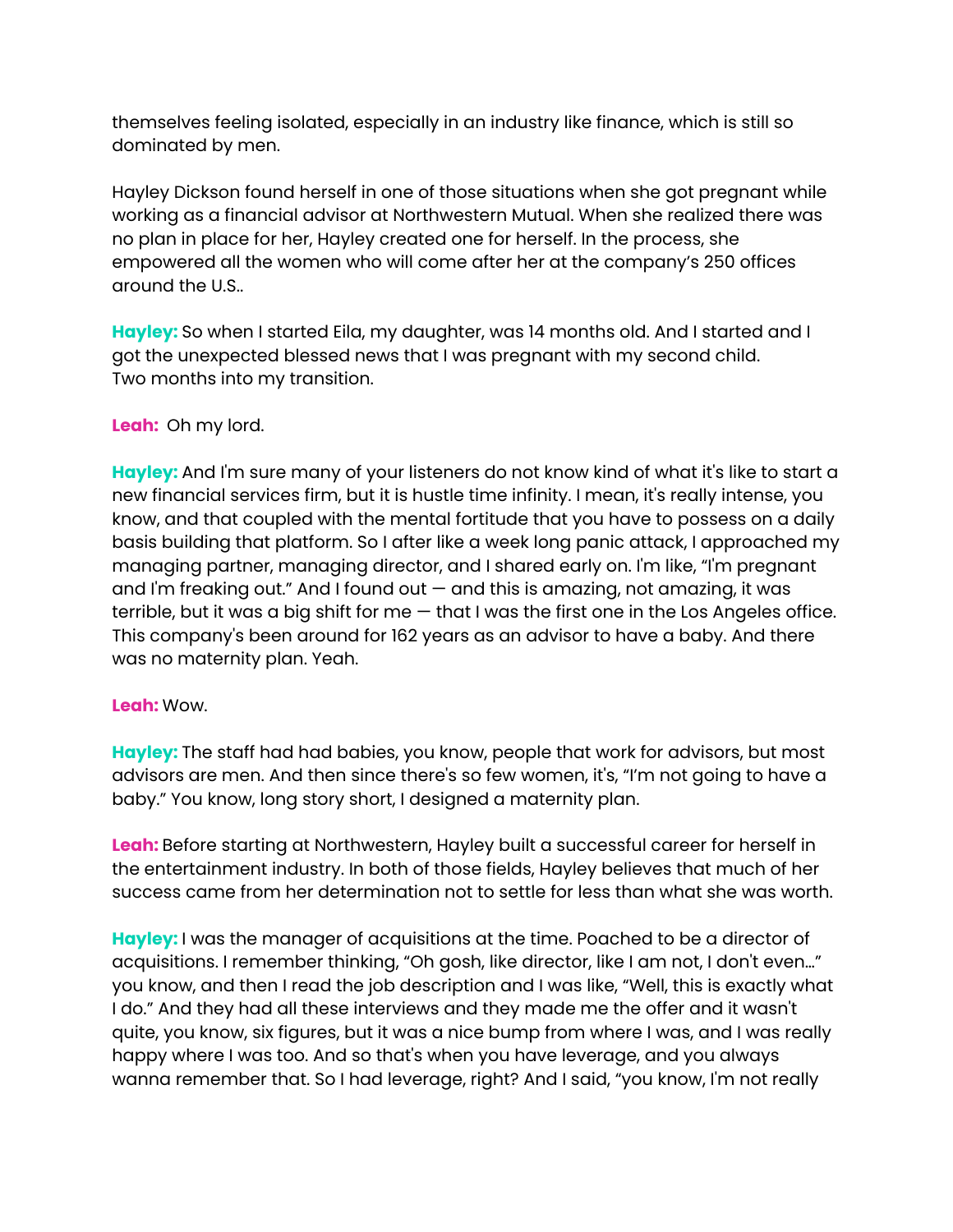interested unless it's at least six figures." And they said, "okay, cool. Six figures." And I said, "Oh my God." And so I moved over.

And again, that was incredibly vulnerable because I was again, afraid that I was going to be discovered. I'm not a director. I was just an assistant less than two years ago. But I took over that role. It was a two year contract. Did that for two years. Then my boss left, who was an SVP, and I told his boss, and he was very supportive, both of these men in this role for me. And I said, "listen, if you're going to bring someone above me, like I'm not going to stay here. I would, I would like to run the department. I understand I'm green, but I can do that." And so they gave me that opportunity, and I did that for two years, and then I got promoted to head of global acquisitions. And so, you know, when I was 32, I was senior vice president of global acquisitions for a Hollywood studio making a significant amount of money, and that's a decade into the career.

**Leah:** Even with all of her success, Hayley still struggled with self-doubt (I know that we can all relate). She offers some great advice or guidance to other women who are dealing with imposter syndrome and reminds us that no one else has all the answers either.

**Hayley:** I would say the biggest challenge that you face as self doubt is self efficacy. You know, I was an absolute expert in my previous role and I went into something completely different, and I wasn't an expert, and it was incredibly humbling. And the negative talk and the way that you feel like you're not good enough, you don't know why are you here? Like you're not serving your clients where you want to. And so overcoming just that interpersonal conversation that you're having with yourself and knowing that you are where you are and taking one day at a time and focusing on educating myself. And if I didn't know the answer, who cares? You know? I mean, I'm surrounded by experts that have been in this business for decades. So, you know, if a client asks me something, and I don't have the answer, I can say "I think that's a great question. Let me ask one of my specialists and get back to you. Awesome." Instead of being like, "Oh, I don't know, my God, I'm an imposter."

You know, the whole imposter thing is a bunch of BS. Right? Cause ultimately, you know, the whole fake it till you make it? Okay. We never make it. We're always faking it.

## **Leah:** That's so true.

**Hayley:** So that'd be one challenge. The other challenge, I think, is just having the courage and conviction and what I'm doing to invest in my business early. You know, I have five staff. For someone three years with this business, that's unheard of. And so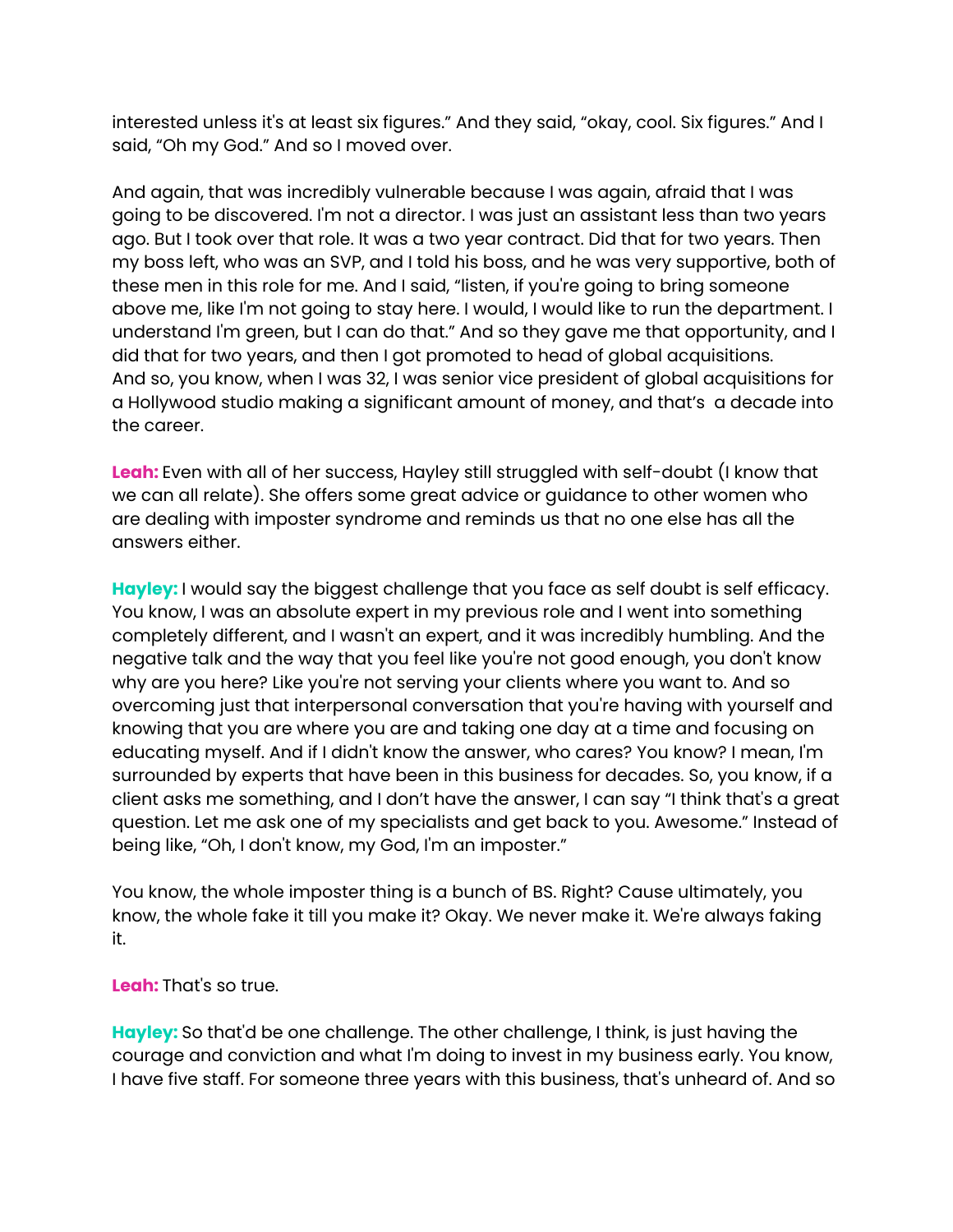I'm building a firm and a business today of what I want the business and firm to look like in five years. And that's scary.

**Leah:** Oh, I can imagine.

**Hayley:** You know, if you're gonna have courage to take a leap, then you have to be open to where you land. Then that doesn't mean that you're going to land somewhere and be stuck in that role. But you have to be open to everything and just educating yourself.

**Leah:** As Hayley progressed on her own journey of learning to take career risks and overcome doubt, she developed a desire to help other women to do the same. Today, Hayley primarily works with women, LGBTQ individuals and diverse communities.

**Hayley:** Being a chameleon for the person sitting in front of me to satisfy whatever their beliefs, desires goals are is who I am, like authentically. And once you actually allow yourself to be who you are and pursue what you want, the money comes. I love the idea of like, I want to write an article of like, okay, money can't buy happiness, but happiness can buy money, in that sense of like, if you find your place, like, the money will come. Like, I didn't even think about that, you know?

But the big shift for me was I was sitting across from an individual I was about to sign as a client. You know, she's a black woman comes from next to nothing and has built this unbelievable, admirable career. And she was sitting across from me and I was about to sign her as a client. We're doing this big conference of planning and investments and insurance and all these things. And I got so moved. I mean, I didn't cry, but I almost did because I felt so honored to sit across from her and be the one that she puts trust into to create the future for her children, her grandchildren, and this whole bond of generations that she's going to educate. And I mean, it's just an honor.

**Leah:** Hayley's mission to help underserved groups find greater financial success reminds me of another woman I've had the honor of interviewing, Maria Aspan. Maria is a senior writer at Fortune and the author of *Startup Money Made Easy.* She's especially interested in helping women and people of color succeed in the finance and tech industries.

**Maria:** Practically, the book kind of came out of a big article that we did that I assigned for Inc., a couple of years ago now. It was called "The Smartest Money Advice I Ever Got," and it was like six or eight pages in our, I think our June, 2017 issue. And basically we just, we used it as an opportunity to go around to a bunch of entrepreneurs who are successful, who have started and built and sometimes sold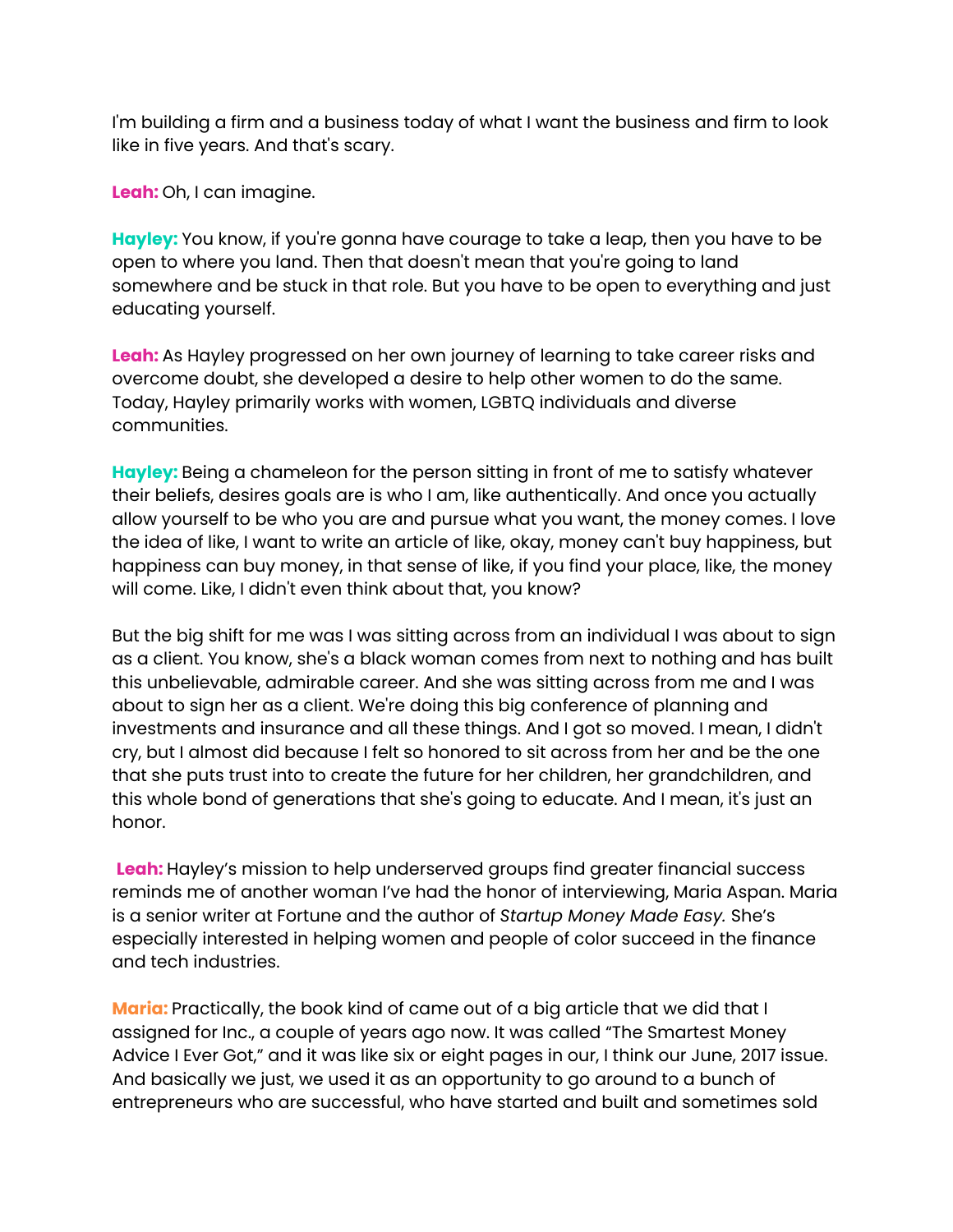businesses. People like Daymond John and Bobby Brown and Ben Chestnut of MailChimp in Atlanta, and Mark Cuban and Sallie Krawcheck, who was a big shot on wall street at Citibank and Bank of America before becoming an entrepreneur and starting her own company. And we went to all of them and we said, "Okay, you've made it. But we know that you've struggled with money questions in order to make it, like, what do you wish you had known, or what's the best piece of advice that somebody gave you when you were starting out? And what would you tell other entrepreneurs?" So we got a lot of really great and diverse answers to that.

**Leah:** With *Startup Money Made Easy,* Maria worked hard to create a book with inclusive stories that anyone could relate to, even people who have traditionally been underrepresented in their industries.

**Maria:** So I've spent most of my career covering business, uh, especially finance and tech. And these are, these are two industries, I mean, there aren't a lot of female CEOs at the top ranks of business in general. Right? It's a very small percentage, but in finance and tech in particular, two industries that have been maybe notorious for how unfriendly they are to women, especially in the past few years, you've seen a lot more awareness of that. I did not want to write a business book that the default reader or the default business person was a white man.I just, that that would not be true to my career, to who I am as a woman, as a feminist or, or what I have seen in my career as a journalist. I mean, just, there are so many extraordinary people, and this is no knock on white men. There are some fantastic men who have built some great businesses, but I think the issue that I saw is, they usually don't lack for attention. There are so many men, especially white men, who are usually who we see get held up as the heroes of business. And I wanted to write a book that acknowledged that success in business can happen to anybody. And that there are a lot of different kinds of heroes, female, as well as male, people of color, as well as white people who, who have succeeded and who have gained business wisdom, that's worth passing along. So, um, that was kind of what I set out to do with the book, just to create a very inclusive business guide.

**Leah:** At the end of the day, Maria recognizes that money is typically the key to a business' success or failure, but she also shares some wisdom about other factors that set successful founders apart from the competition.

**Maria:** Most businesses do fail. And there are a lot of reasons, but most of them come back to money. Cashflow in particular, just a lot of businesses get to a point where they can't bring money in quickly enough to pay their bills. Uh, 64% of small businesses, I think total the federal reserve in 2017, that they had struggled with financial problems. And these are, these were businesses with employees. These are not, I mean, the numbers are even worse for new startups, but, um, I guess the bad news is that it never really gets better, or it gets better, but money will always be a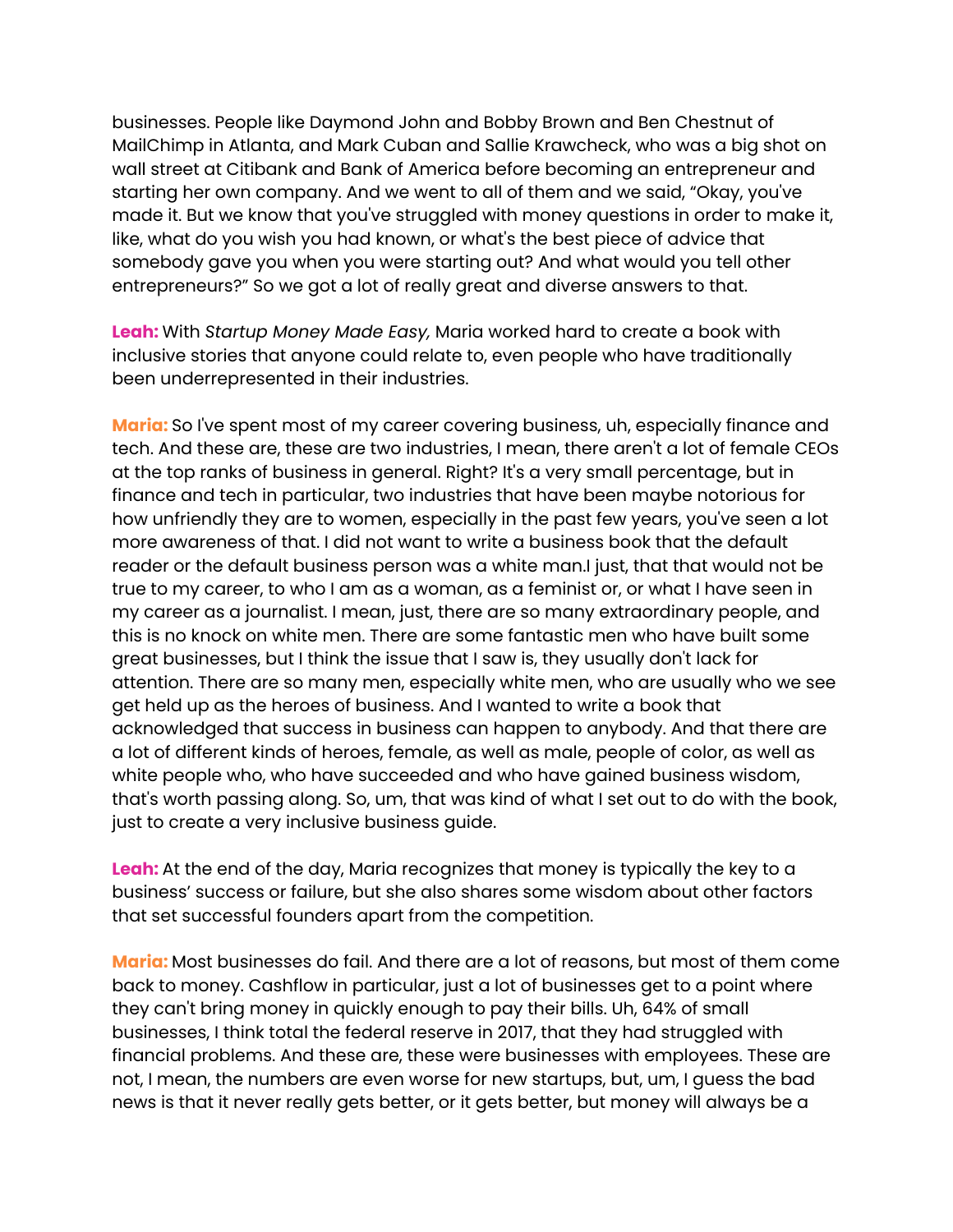worry and, and may eventually contribute to the reason that a business fails. But I guess the good news or the silver lining is that you are absolutely not alone, that nobody is alone in it facing these questions.

I do think people who are able to pivot, or who pivot in the broad sense of the word, whether it's the entire company or the product or the way of doing business or the investor, just a willingness to quickly recognize, "okay, I tried this, I gave it a good shot. It's not working. What do I do next?" versus holding on and being like, "Okay. I spent six months building this product and trying to sell it and, you know, running myself ragged, really trying to develop a market and the sales just aren't taking off. This is probably not the right thing right now. What do I do next?" One of the examples in the book, and one of the people who I've really enjoyed interviewing over the years, is again, Ben Chestnut of MailChimp. And he and his partner co-founded that company back in 2000 or 2001. And the first several years were not very successful. A few years later we realized, "Oh, email marketing," and suddenly, you know, 18 years later, MailChimp has a \$600 million business. I really admire that sort of ability to recognize when something's not working right now and move on, but to not give up. And I think that's one of the things that really helps people be successful in the longterm.

I think our stereotypical vision of an entrepreneur is the Mark Zuckerberg in a hoodie who started a business in college and is a billionaire a few years later, but so many of the people that I've talked to and profiled, didn't necessarily start as entrepreneurs. They maybe spent several years, or a couple of decades even, working for somebody else, building up their savings, gaining valuable skills, like learning who the important people were in their industry, gaining the industry context and knowledge of the market. And then, you know, in their thirties or forties or fifties, were like, "okay, I see a market need. And I'm one of the only people who has the ability to fill it. And I've got some money set aside that I can afford to spend on this." And another one of my favorite interviews is this woman named Teresa Tucker, who kind of had that career path. She was a computer programmer working for big tech companies in California for decades. And you know, when she was 39 or 40, she decided to take some of her retirement savings and her savings from working for those tech companies and start her own accounting software business. And 16 years later in 2016, she took it public. She was one of the only female tech founders and CEOs to take a company public. It sounds very boring, it's accounting software. The company name is BlackLine, but she now runs a company that is where something like two and a half billion dollars. And she's a public tech CEO. And you don't see very many women like that.

**Leah:** Backstage Capital Founder and Managing Partner Arlan Hamilton is helping to fund more woman founders. She started her company in 2015, and so far it has raised more than \$10 million and invested in more than 130 startups led by women, people of color, and LGBT individuals.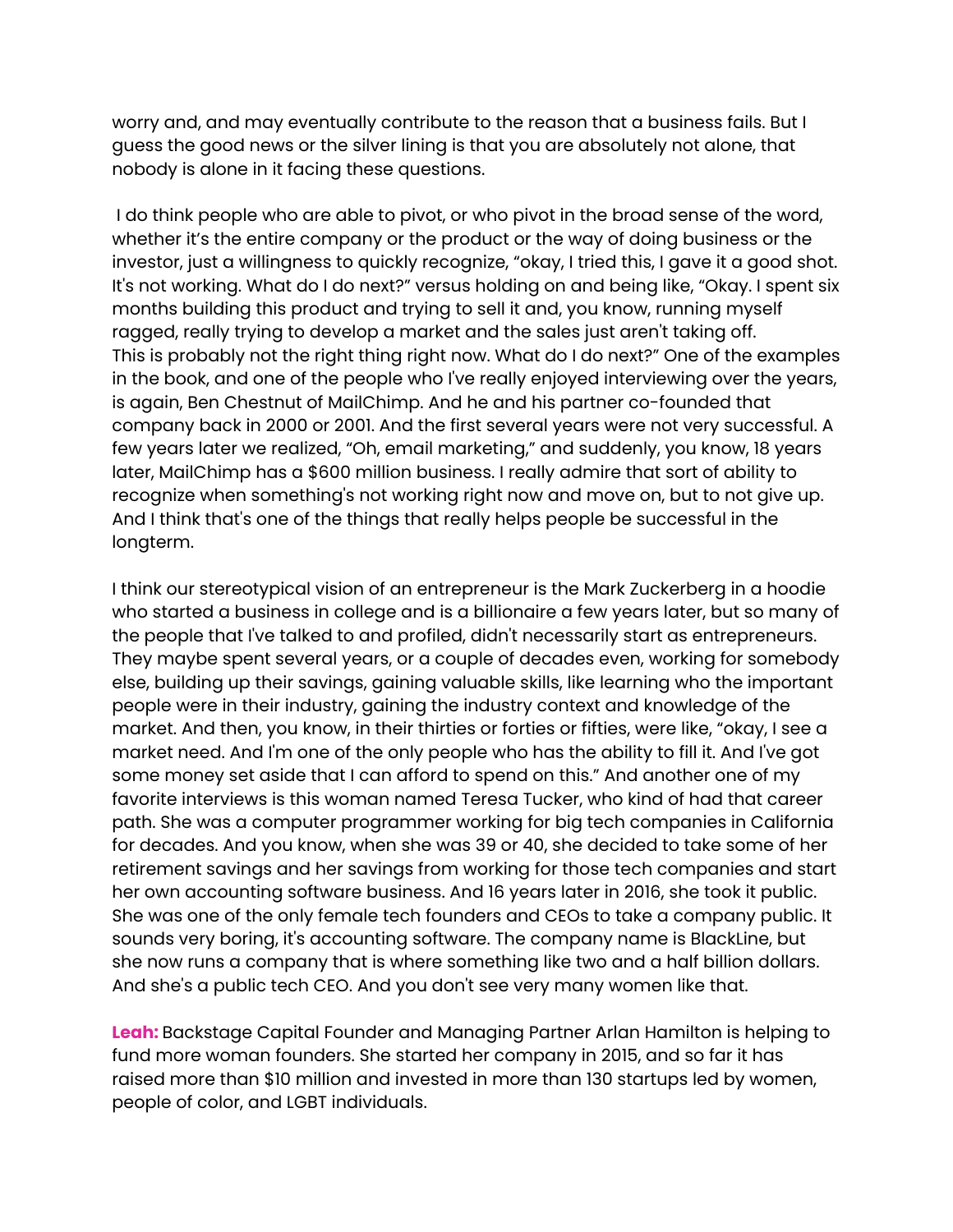Arlan believes that success begins with giving yourself permission to go after your goals, and she shares some of the insight into what makes a successful founder.

**Arlan:** You know, we spend so much time looking around and either literally asking for permission or internally seeking permission or a blessing, somebody's blessing to do something. And then we also, a lot of times I find we hold ourselves back from things. Like when people ask me, "Why do you do this? Or how did you have the courage to do this?" I just feel like, "Why, why shouldn't I, you know? And why shouldn't we have that?" You only get so many years in this, in this world and this body and in the position that you're in and you can, you can choose to do things on a daily basis that really stretch that time, maybe not long ways but wide. Right? So spending so much time hoping and waiting for somebody else to say, "Yeah, you can sit here. This is your spot," it's like a waste to me. So if you're waiting for permission or waiting for somebody's blessing, I was like, there you go, you have it. And you can do that for yourself?

There are some people who, that's exactly it, like you see them one year and they're working on something, working on a company or working on a project. And you're like, "Wow, that sounds actually pretty awesome. I can't wait to see what happens." And then you run into them like a year later and it's like, "Okay, what happened with that? Did you know, it's okay if you stopped doing it," and they're like, "Nah, I didn't stop doing it. I'm still doing it." Like, "What are you doing?" "I haven't done anything. I haven't done anything because I haven't been able to raise any money." Oh, okay. So you're just going to keep just like treading water. You're just going to keep just learning as much as you can about it, but not making any action behind it because you're waiting on some sort of phantom milestone that then will become an excuse, you know?

And so I think it can be very easy and comfortable for people to stay locked in one place. I also really, I really value taking time to figure things out and to strategize before acting. So I think it's a combination that is the special sauce. There is a drive and an ambition that is mixed with focus and resolve and intention. If you have all of those things at once, you have to me almost the perfect founder.

**Leah:** Arlan doesn't really believe in imposter syndrome. But beyond staying driven and focused, she also offers some thoughts to anyone who questions their own self-worth.

**Arlan:** Well, I don't struggle with imposter syndrome. So what I, what I try to say in the book is, is that I think imposter syndrome is something that is actually, I don't know who it is, but I think somebody with an agenda has added that to the mainstream idea, because it gives us a lot of things to talk about and to kind of distract us from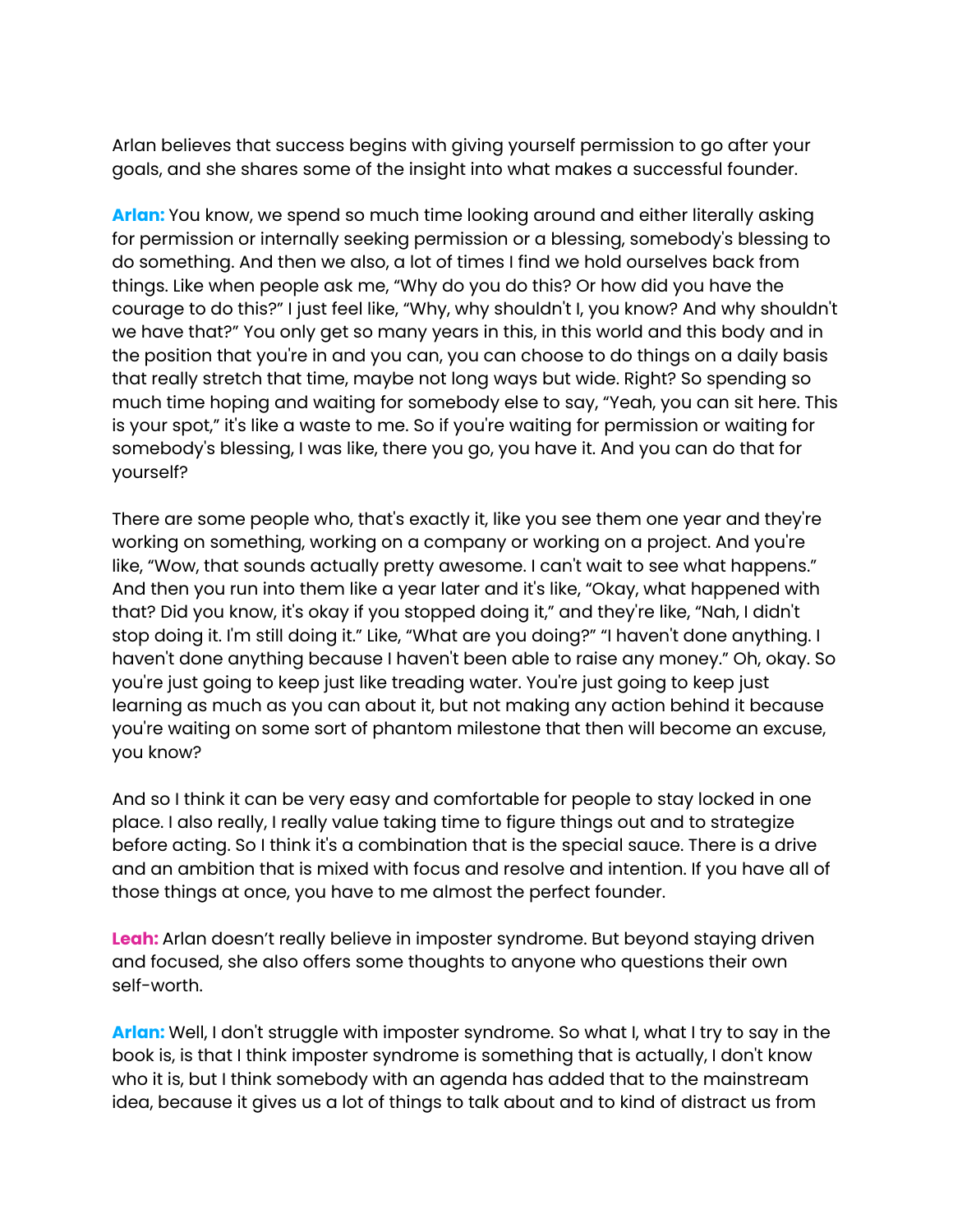going out and getting ours. And so I don't subscribe to there being a possibility of imposter syndrome. And I encourage people to look beyond what you think you're supposed to be, where you're supposed to be, look beyond what rooms you think you're supposed to be in. Because as Michelle Obama, she said in her new documentary, on Netflix, she had been in some of the biggest rooms on the planet and half of the people don't know how they got there.

So you press on, and I feel a peace and a confidence that both come from becoming an asset. So, because I know what I know. Every single day, without fail, I make sure I learn something. Like I print stuff out, or I'll listen to a podcast, or I'll listen to an audio book or watch something. I'll just make sure that I've learned something every day. Of course, from talking to so many people across so many industries and backgrounds and you know, all of that, you can't help but to learn. So having, when you get nervous, like I used to be so bad at public speaking, I was so nervous and I wouldn't do it, you know, but now I've spoken a couple of hundred times, some keynotes. But one of the reasons one might be nervous and it's like half the population, is that you don't feel confident in what you're talking about. You're afraid of "What if I forget? Or what if I don't know the answer to this question is live and this is that pressure? What if I'm not good enough to get that across?" Well, one way that I was able to get past age, right? One of many, but one major, it was just like saying, "Wait, what do I know so much about that I can speak to? And it's, are there little pockets of information I don't have? How can I just get that?" And, you know, as long as you have access to the internet, which is not everybody, but it's a lot of people, you have an ability to learn the information, and to plug in the holes of information, you don't necessarily have a firm grasp on. And on top of that, also knowing it's okay.

**Leah:** Arlan knows firsthand what it's like to be an underestimated founder. Not only is she a queer Black woman working in venture capital, but she also built Backstage Capital while experiencing homelessness. For any of our listeners who want to start a company but worry about what others will think, Arlan shares the mindset that has helped her overcome the judgment and doubt that founders often face.

**Arlan:** I have a rule it's unspoken, but it's spoken now, that if you don't pay my rent or you did not give birth to me, or I did not give birth to you, we don't have much to talk about when it comes to how I should be living my life. That's just kind of, you know, the, the rule. Free. And then beyond that, you still don't get to say how I should live my life, but we don't even get to have the discussion unless you fall into one of those three categories. So thriving is all up to you. Thriving is all up to you. Circumstances, yes, man. Believe me, I've been hungry. I know what circumstances can knock you down all day long.

There are many, many black men. That I can quote a one in particular. I'm thinking about, he was in prison for 20 plus years. And a lot of that was like seven years of